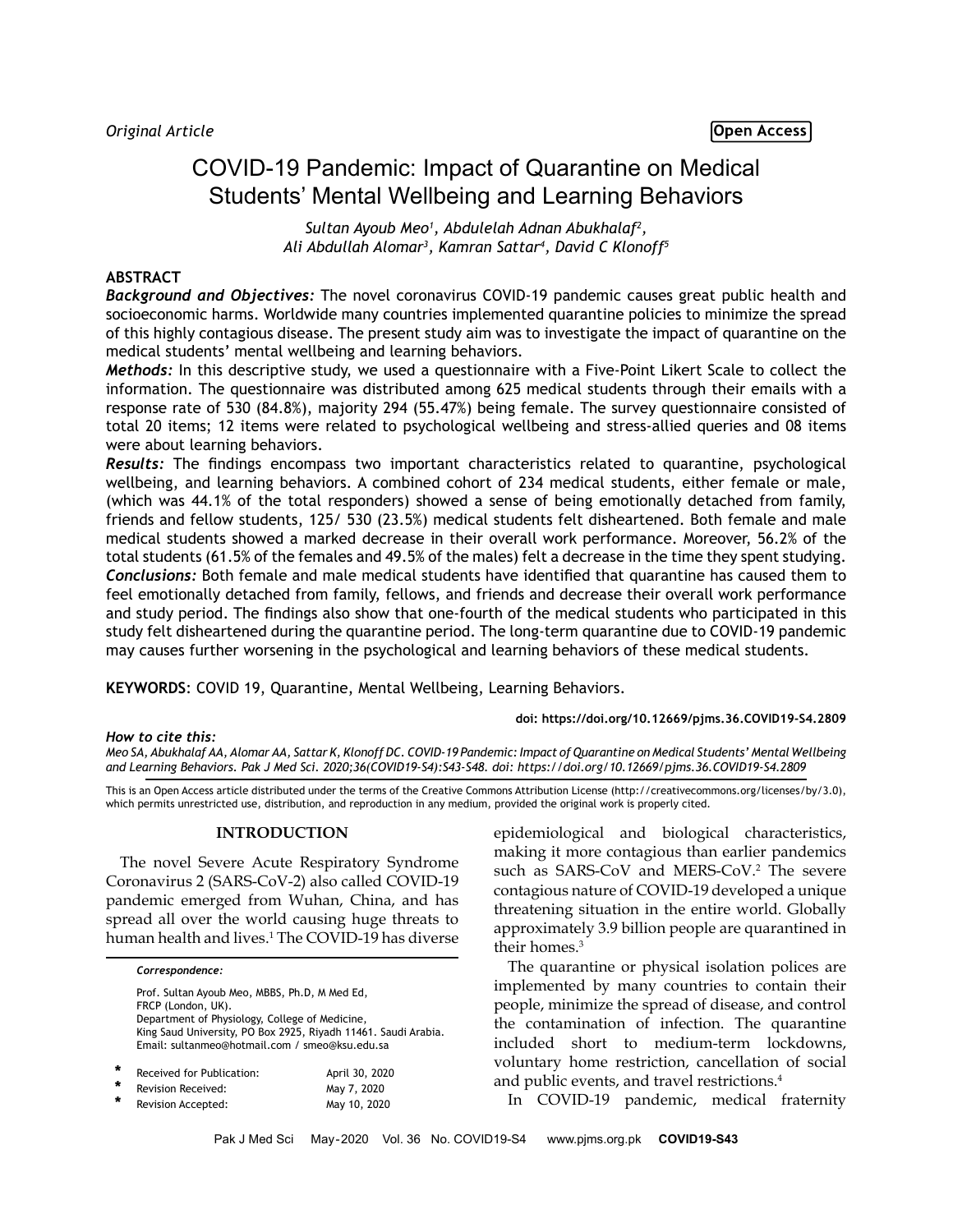including physicians, nurses, paramedical staff and medical students are at high risk as they are performing their duties in hospitals, causing increased stress<sup>5</sup> in these unprepared situations.<sup>6</sup> The current quarantine conditions have shut down schools and universities and have suspended face-to-face teaching and learning sessions. This has affected the physiological phases of lives, and induced many individual and collective health, socioeconomic, psychological and educational concerns. The aim of the present study was to investigate the impact of two weeks quarantine on medical students' mental wellbeing and learning behaviors during this period of social isolation.

## **METHODS**

*Study design and settings:* The present questionnaire based observational study was conducted in the Department of Physiology, College of Medicine, King Saud University during the period April 2020. *Selection of the students:* The details of the medical students, including names, addresses, phone numbers, email addresses age, gender and levels of the medical school education was obtained from the Vice Dean Office and student council, College of Medicine, King Saud University, Riyadh. The selection of students was random, and student's information was kept confidential. We employed a power formula to calculate the sample size.7 The sample size was obtained by using simple random sampling. In this study, undergraduate medical students were invited to participate from medical school of King Saud University, Riyadh, Saudi Arabia.

*Questionnaire:* The questionnaire was designed based on the information taken from earlier studies and edited to suit the objectives.<sup>5,8</sup> A pilot study was conducted to test the validity of the questionnaire. The final version of the questionnaire contained 20 questions divided into three main parts. The first part was about demographic features; the second was designed to assess psychological wellbeing and the third section was based on learning behaviour queries.

Online questionnaires were distributed among the medical students through emails to collect the required information. We used a questionnaire with Five Point Likert Scale to collect the information. The Five Point Likert Scale is a well-known and highly accepted scale that can help to assess the qualitative magnitude of targeted outcomes.<sup>9,10</sup>

The survey included an opening page for informed consent and an opening paragraph that

asks whether or not they agree to participate in the study. The participants were given the option to choose whether to participate or not by clicking on the box corresponding to their responses. Students who opted to participate were led to a series of questions. No reward of any kind was given to the participants. The collected information was kept completely confidential. The electronic questionnaire was distributed among the 625 medical students through their emails, and 530 (84.8%) of the medical students responded. Thus, the total number of participants was 530, and out of this total, 294 (55.47%) were female and 236 (44.53%) male.

*Statistical Analysis:* The findings were analyzed by using (SPSS) software version 22.0 for Microsoft windows. The numbers and percentages were calculated. A p-value <0.05 was considered to be significant.

*Ethical Considerations:* Ethical approval was obtained from the Institutional Review Board, College of Medicine, King Saud University, Riyadh, Saudi Arabia (Ref #: 20/0308/IRB).

## **RESULTS**

The survey questionnaire was distributed among the 625 medical students through their emails. The total number of participants who responded were 530 (84.8%); 294 (55.47%) were female and 236 (44.53 %) were male. The mean age for females was 21.2 years, and for males was 22.56 years (Table-I). The survey questionnaire consisted of total 20 items; 12

Table-I: Medical students anthropometric characteristics  $(n=530)$ 

|                                            | -- <i>-</i> ,.           |  |  |  |  |  |
|--------------------------------------------|--------------------------|--|--|--|--|--|
| Sociodemographic<br><i>Characteristics</i> | Number<br>and Percentage |  |  |  |  |  |
| Gender                                     |                          |  |  |  |  |  |
| Male                                       | 236 (44.52%)             |  |  |  |  |  |
| Female                                     | 294 (55.48%)             |  |  |  |  |  |
| Age (Year)                                 |                          |  |  |  |  |  |
| Male                                       | 22.56 ±1.64 year         |  |  |  |  |  |
| Female                                     | 21.2 ±1.59 year          |  |  |  |  |  |
| Marital Status                             |                          |  |  |  |  |  |
| Single                                     | 522 (98.50%)             |  |  |  |  |  |
| Married                                    | $08(1.50\%)$             |  |  |  |  |  |
| Level of study (College year)              |                          |  |  |  |  |  |
| Year 1                                     | 40 (7.54%)               |  |  |  |  |  |
| Year 2                                     | 112 (21.13%)             |  |  |  |  |  |
| Year 3                                     | 91 (17.16%)              |  |  |  |  |  |
| Year 4                                     | 71 (13.39%)              |  |  |  |  |  |
| Year 5                                     | 216 (40.75%)             |  |  |  |  |  |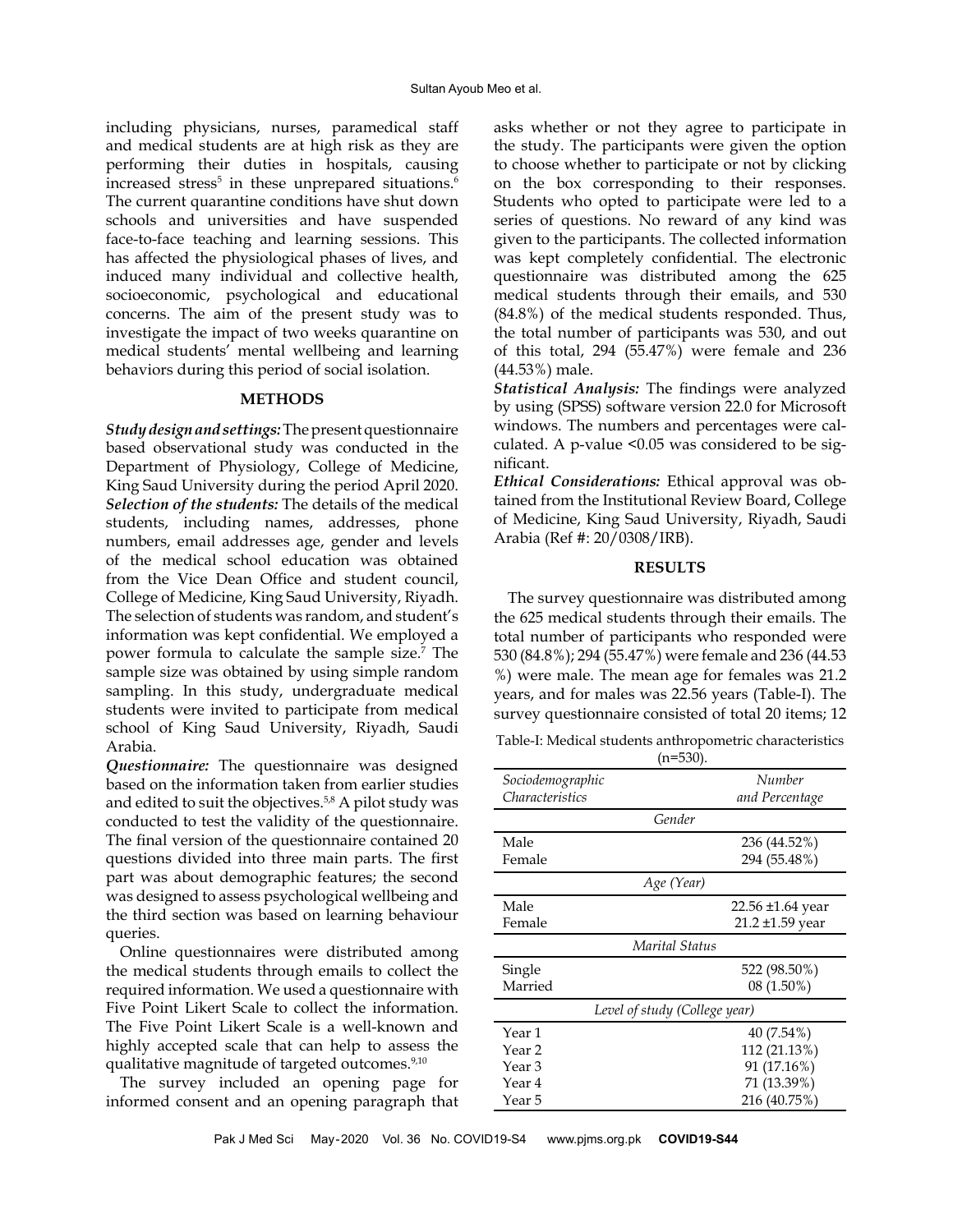#### COVID-19 and Quarantine.

| Table-II: Medical students feedback about stress allied queries (n=530). |  |
|--------------------------------------------------------------------------|--|
|--------------------------------------------------------------------------|--|

| Survey statement                                                                            | Strongly agree & Agree |            | Neutral                            |      | Strongly disagree & Disagree                  |                         | Parametric P-value |
|---------------------------------------------------------------------------------------------|------------------------|------------|------------------------------------|------|-----------------------------------------------|-------------------------|--------------------|
|                                                                                             | Female                 | Male       | Female                             | Male | Female                                        | Male                    |                    |
| Do you have frequent thoughts of being infected during this pandemic?                       | 98 (33.33)             | 43(18.22)  | 96 (32.65) 57 (24.15)              |      |                                               | 100 (34.01) 136 (57.63) | < .001             |
| Have you felt depressed during this quarantine?                                             | 66 (22.45)             | 59(25)     | $62(21.09)$ $69(29.24)$            |      | 166 (56.46) 108 (45.76)                       |                         | 0.034              |
| Have you felt hopeless, exhausted or emotionally unresponsive during this quarantine?       | 116 (39.46)            | 86(36.44)  |                                    |      | 40 (13.61) 43 (18.22) 138 (46.94) 107 (45.34) |                         | 0.339              |
| Have you noticed a reduction in your awareness or feeling of being confused?                | 103(35.03)             | 85(36.02)  |                                    |      | 51 (17.35) 65 (27.54) 140 (47.62)             | 86(36.44)               | 0.006              |
| Have you felt a sense of being emotionally detached from family, friends, etc.?             | 127(43.2)              |            | $107(45.34)$ 64 (21.77) 53 (22.46) |      | 103 (35.03)                                   | 76 (32.2)               | 0.789              |
| Did you invest more time on reading or watching COVID-19 related information?               | 113 (38.44)            |            | 47 (19.92) 76 (25.85) 81 (34.32)   |      | 105(35.71)                                    | 108 (45.76)             | 0.001              |
| Do you have anxiety dealing with febrile patients?                                          | 78 (26.53)             |            | 89 (37.71) 109 (37.07) 72 (30.51)  |      | 107 (36.39)                                   | 75(31.78)               | 0.022              |
| Have you been anxious or having insomnia during this quarantine?                            | 127(43.2)              |            | 79 (33.47) 47 (15.99) 37 (15.68)   |      |                                               | 120 (40.82) 120 (50.85) | 0.047              |
| Have you had episodes of indecisiveness or poor concentration during this quarantine?       | 132 (44.9)             | 80 (33.9)  | 55 (18.71) 41 (17.37)              |      |                                               | 107 (36.39) 115 (48.73) | 0.012              |
| Have you been afraid of going home because there is a possibility of infecting your family? | 110 (37.41)            | 90 (38.14) | 51 (17.35) 61 (25.85)              |      | 133 (45.24)                                   | 85(36.02)               | 0.027              |
| Are you having a lack of motor coordination?                                                | 56 (19.05)             | 73 (30.93) | $47(15.99)$ 18 (7.63)              |      |                                               | 191 (64.97) 145 (61.44) | 0.001              |
| Are you feeling a slowness in execution of movement?                                        | 79 (26.87)             | 64 (27.12) |                                    |      | 36 (12.24) 51 (21.61) 179 (60.88) 121 (51.27) |                         | 0.010              |

items were related to psychological wellbeing allied queries and 08 items were on learning behaviors.

Table-II shows twelve stress allied responses were enquired from the medical students. Table-II. One hundred twenty seven (43.2%) female and 107 (45.34%) male strongly agreed for "a sense of being emotionally detached from family, fellows and friends". The combined percentage of these students was 234 (44.15%). While enquiring about "depressed during this quarantine period" 66 (22.45%) female and 59 (25.00%) male, about one fourth of the total number medical students felt depressed during the quarantine period of two weeks (Table-II).

While inquiring about "feelings of hopeless, exhausted or emotionally unresponsive during this quarantine period" 116 (39.46) female and 86 (36.44%) male agreed that they felt hopeless, exhausted, or emotionally unresponsive during the quarantine period. The total number of these students was 202 (38.11%).

A total of 08 items related to the quarantine impact on students' learning behaviors used are shown in Table-III. 165 (56.12%) of the females, and 103 (43.64%) of the males strongly agreed with a statement describing "deterioration in work performance and studying subjects contents." It was noted that 181 (61.56%) of the females and 117 (49.58%) the males had experienced "decreased in overall study period". The combined percentage of students who felt that their study period was decreased was 298 (56.22%). While enquiring about "concentrating on the studies" 83 (28.23%), of the female medical students and 89 (37.71%) of the male students having difficulty in performing mental calculations (Table-III).

### **DISCUSSION**

Health is a state of physical, mental, and social wellbeing and not merely the absence of disease or infirmity.<sup>11</sup> Human health and wellbeing are discretely rooted in being surrounded by a functioning society. The COVID-19 outbreak has induced a global public and mental health crisis as well as a huge psycho-social experiment. We have noticed that quarantine due to the COVID-19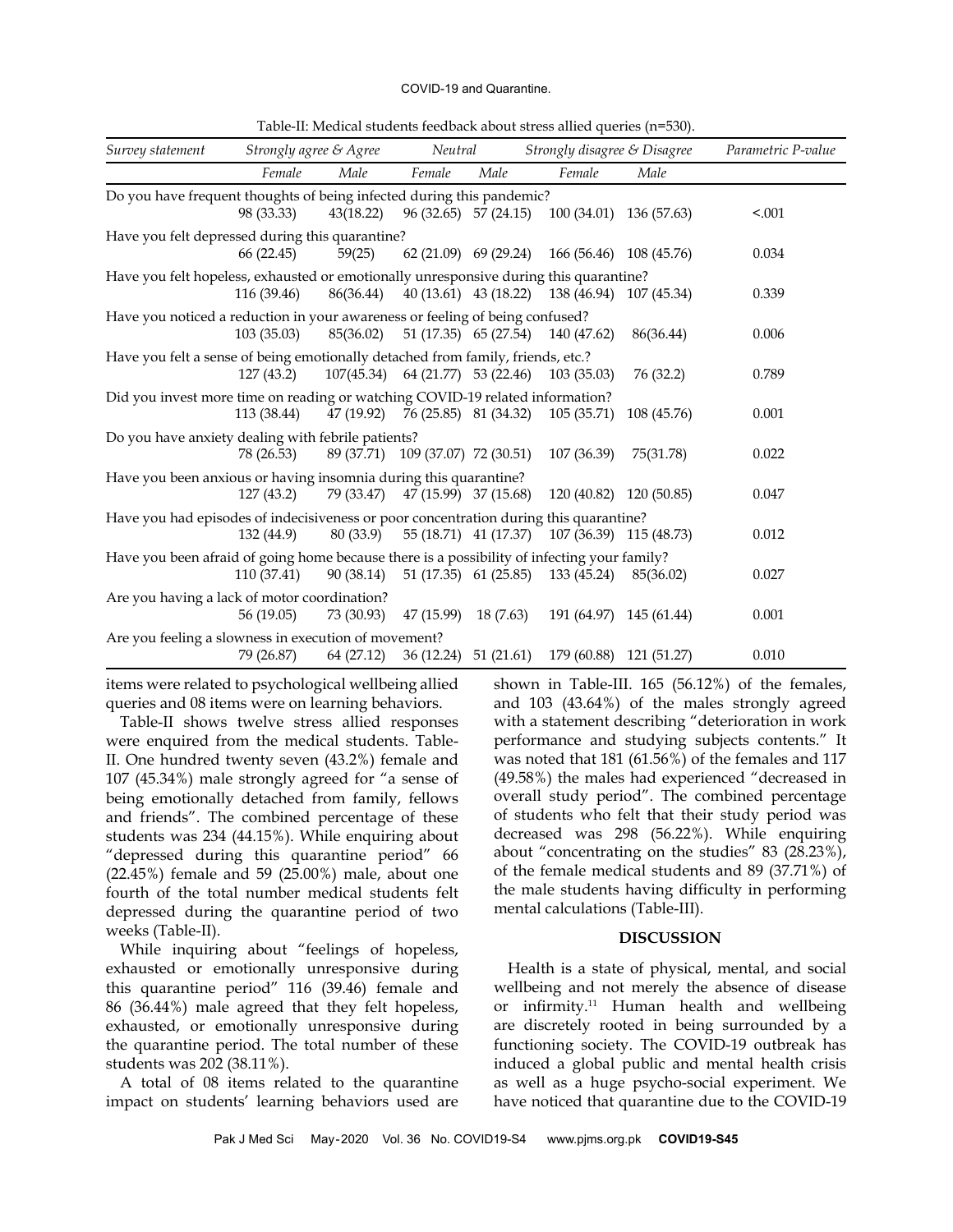#### Sultan Ayoub Meo et al.

Table-III: Medical student's feedback on the impact of quarantine on students' learning behaviors (n=530).

| Survey statement                                                   | Strongly agree and Agree |                                                       | Neutral                 |                    | Strongly disagree and Disagree |             | Parametric P-value |
|--------------------------------------------------------------------|--------------------------|-------------------------------------------------------|-------------------------|--------------------|--------------------------------|-------------|--------------------|
|                                                                    | Female                   | Male                                                  | Female                  | Male               | Female                         | Male        |                    |
| Have you noticed deterioration in your work performance/studying?  | 165(56.12)               | $103(43.64)$ $45(15.31)$ $47(19.92)$                  |                         |                    | 84 (28.57)                     | 86 (36.44)  | 0.017              |
| Do you remember your subject's contents appropriately?             | 69 (23.47)               | 94 (39.83)                                            | 140 (47.62)             | 91 (38.56)         | 85 (28.91)                     | 51(21.61)   | .001               |
| Are you appropriately concentrating on your studies?               | 83 (28.23)               | 89 (37.71)                                            | $90(30.61)$ $40(16.95)$ |                    | 121 (41.16)                    | 107 (45.34) | .001               |
| Are you having a difficulty in performing two tasks simultaneously | 134 (45.58)              | 61(25.85)                                             | 59 (20.07) 98 (41.53)   |                    | 101 (34.35)                    | 77 (32.63)  | .001               |
| Are you having difficulty in performing mental calculations?       | 63(21.43)                | 43 (18.22)                                            | 76 (25.85)              | 48 (20.34)         | 155 (52.72)                    | 145 (61.44) | 0.127              |
| Are you having difficulty in recalling recent information?         | 92 (31.29)               | 48 (20.34)                                            | 54 (18.37)              | 60(25.42)          | 148 (50.34)                    | 128 (54.24) | 0.009              |
| Are you having difficulty in recalling old information?            | 91 (30.95)               | 37 (15.68)                                            | 78 (26.53)              | 95 (40.25)         | 125 (42.52)                    | 104 (44.07) | < 0.001            |
| Are the hours of study increased or decreased?                     |                          |                                                       |                         |                    |                                |             |                    |
|                                                                    |                          | $\sqrt{181}$ (61.56) $\hat{U}$ 117 (49.58) 51 (17.35) | Same                    | 47 (19.92)<br>Same | 62 (21.09)                     | 72 (30.51)  | 0.015              |

pandemic has caused stress and changes in the learning behaviors of medical students. Both male and female participants exhibited deterioration in their study and work performance.

With the current worldwide trend of quarantine and isolation due to Covid-19, this deterioration in mood seems to have occurred sooner than one might have expected. Hawryluck et al<sup>5</sup> conducted a study on psychological effects of quarantine, and reported that quarantined persons exhibited a high prevalence of psychological distress: posttraumatic stress disorder (28.9%) and depression (31.2%).

The world has witnessed that because of the coronavirus disease outbreak in December 2019 many countries have been asking their residents to isolate themselves at home or in quarantine premises. For example, authorities in the Kingdom of Saudi Arabia reacted to the pandemic as a responsible nation, and on March 25, 2020 decided to enact a lock-down on capital city Riyadh as a part of the fight against Covid-19 outbreak. On Thursday, 26 March, the Saudi authorities imposed a total lockdown in the city Riyadh, along with Makkah and Medina, Islam's two holiest cities, as part of tighter constraints to counter the virus. During the current COVID-19 pandemic, with the current lockdown situation, medical students in Saudi Arabia are living in a quarantine inside their residence facilities.

More recently, Röhr *et al.,*12 has demonstrated that quarantine measures during COVID-19 outbreaks

have severe negative consequences for mental health. In another study, Lei *et al.,*<sup>13</sup> identified high prevalence of anxiety and depression among people who quarantined during COVID-19 outbreak in southwestern China. Similarly in the present study, we found that 125 (23.5%) medical students felt disheartened and depressed. The most probable reasons for negative consequences for mental health during quarantine are that people considered it an unpleasant experience, because of having to depart from fellows, friends and family, losing the ability to move about freely, experiencing doubts about the spread of disease, and developing intense feelings and reactions.

The quarantine phase is a complex intervention within the jurisdiction of public health.<sup>14</sup> Our results demonstrate two important characteristics related to the COVID-19 quarantine, namely an increase in stress and an increase in dysfunctional learning behaviors. Although, medical students believe that quarantine has not much affected their learning and psychological wellbeing, the students whom we interviewed stated that quarantine has caused them to feel emotionally detached from family, fellows and friends, and has led to a decrease in overall work performance and duration of study.

In the past, the quarantine compliance rate has been positive, studies have indicated high levels of acceptance of quarantine among samples of Toronto-area residents (97%) and US citizens (93%) during a SARS 1 pandemic quarantine.15,16 In the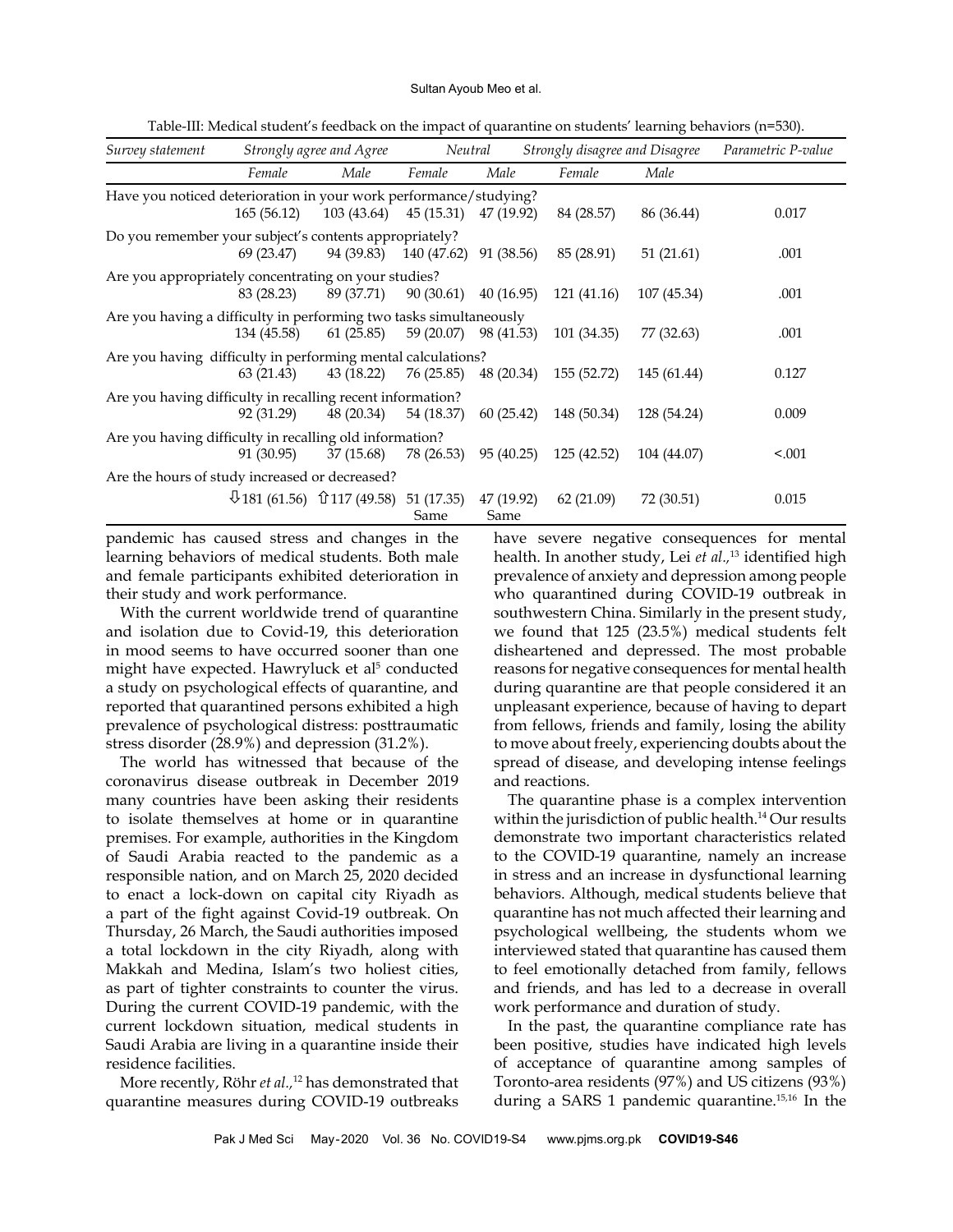current study, a good number of responses were also recorded where participants have a difference of opinion. The female and male medical students showed a sense of being emotionally detached from family, fellow professionals and friends, feel depressed and decreased in their overall study work performance and study period.

The literature had consistently reported differences occurring concerning stress among males and females. This is constant with preceding research indicating that female physicians are more likely to be emotionally fatigued at the commencement of exhaustion, compared to male physicians.17 Similarly, female students in the present study were found to be motivated in handling their learning, especially when it came to performing two tasks simultaneously. Brooks *et al.,*<sup>18</sup> reported negative psychological effects including post-traumatic stress symptoms, confusion, and anger due to the COVID-19 outbreak quarantine. The authors concluded that during a long duration quarantine, fear, frustration, inadequate information and financial loss are the main causes of negative psychological impact. Similarly, the present study findings suggest that the reported alterations in attitude and mood may be due to the threatening situation of the COVID-19 pandemic. Medical students, in particular, may feel differently once this situation is over, and explicit research should explore such differences.

## **CONCLUSION**

Both female and male medical students have identified that quarantine has caused them to feel emotionally detached from family, fellows, and friends, and has decreased their overall work performance and study period. The findings also show that one fourth of the medical students who participated in this study felt depressed during the quarantine period of two weeks. The longterm quarantine due to COVID-19 pandemics may cause further worsening in the psychological and learning behaviors of these medical students. The results from this study might provide to health policymakers evidence about the psychological and emotional influences of quarantine on medical students so that they might produce an important guideline for managing the medical students' quarantine. Indeed, we believe that the current results indicate the need for supplementary mental wellbeing interventions for everyone while they are quarantined. This goal could be achieved by using a healthy diet, exercise at home, proper

sleep and engaging in healthy physical, intellectual and educational activities. In situations where quarantine is deemed necessary, the policy makers should quarantine individuals for no longer than a required period.

*Acknowledgments:* Thankful to the "Deanship of Scientific Research, King Saud University, Riyadh, Saudi Arabia for supporting the work through research group project (RGP-VPP 181)".

*Conflicts of Interest:* Authors declare no conflict of interest.

## **REFERENCES**

- 1. [Meo SA](https://www.ncbi.nlm.nih.gov/pubmed/?term=Meo%20SA%5BAuthor%5D&cauthor=true&cauthor_uid=32141570), [Alhowikan AM,](https://www.ncbi.nlm.nih.gov/pubmed/?term=Alhowikan%20AM%5BAuthor%5D&cauthor=true&cauthor_uid=32141570) [Al-Khlaiwi T,](https://www.ncbi.nlm.nih.gov/pubmed/?term=Al-Khlaiwi%20T%5BAuthor%5D&cauthor=true&cauthor_uid=32141570) [Meo IM,](https://www.ncbi.nlm.nih.gov/pubmed/?term=Meo%20IM%5BAuthor%5D&cauthor=true&cauthor_uid=32141570) [Halepoto DM,](https://www.ncbi.nlm.nih.gov/pubmed/?term=Halepoto%20DM%5BAuthor%5D&cauthor=true&cauthor_uid=32141570) [Iqbal M](https://www.ncbi.nlm.nih.gov/pubmed/?term=Iqbal%20M%5BAuthor%5D&cauthor=true&cauthor_uid=32141570), et al. Novel coronavirus 2019 nCoV: prevalence, biological and clinical characteristics comparison with SARS-CoV and MERS-CoV. [Eur Rev](https://www.ncbi.nlm.nih.gov/pubmed/32141570)  [Med Pharmacol Sci.](https://www.ncbi.nlm.nih.gov/pubmed/32141570) 2020;24(4):2012-2019. doi: 10.26355/ eurrev\_202002\_20379
- 2. [Meo SA](https://www.ncbi.nlm.nih.gov/pubmed/?term=Meo%20SA%5BAuthor%5D&cauthor=true&cauthor_uid=32292261), [Al-Khlaiwi T,](https://www.ncbi.nlm.nih.gov/pubmed/?term=Al-Khlaiwi%20T%5BAuthor%5D&cauthor=true&cauthor_uid=32292261) [Usmani AM,](https://www.ncbi.nlm.nih.gov/pubmed/?term=Usmani%20AM%5BAuthor%5D&cauthor=true&cauthor_uid=32292261) [Meo AS](https://www.ncbi.nlm.nih.gov/pubmed/?term=Meo%20AS%5BAuthor%5D&cauthor=true&cauthor_uid=32292261), [Klonoff](https://www.ncbi.nlm.nih.gov/pubmed/?term=Klonoff%20DC%5BAuthor%5D&cauthor=true&cauthor_uid=32292261)  [DC](https://www.ncbi.nlm.nih.gov/pubmed/?term=Klonoff%20DC%5BAuthor%5D&cauthor=true&cauthor_uid=32292261), [Hoang TD.](https://www.ncbi.nlm.nih.gov/pubmed/?term=Hoang%20TD%5BAuthor%5D&cauthor=true&cauthor_uid=32292261) Biological and Epidemiological Trends in the Prevalence and Mortality due to Outbreaks of Novel Coronavirus COVID-19. [J King Saud Univ Sci.](https://www.ncbi.nlm.nih.gov/pubmed/32292261) 2020. doi: 10.1016/j.jksus.2020.04.004.
- 3. 3.9 billion people are currently called on to stay in their home. Available at: [https://www.dailymail.co.uk/news/](https://www.dailymail.co.uk/news/article-8181001/3-9-billion-people-currently-called-stay-homes-coronavirus.html) [article-8181001/3-9-billion-people-currently-called-stay](https://www.dailymail.co.uk/news/article-8181001/3-9-billion-people-currently-called-stay-homes-coronavirus.html)[homes-coronavirus.html](https://www.dailymail.co.uk/news/article-8181001/3-9-billion-people-currently-called-stay-homes-coronavirus.html). Cited date April 26, 2020.
- 4. [Usher K,](https://www.ncbi.nlm.nih.gov/pubmed/?term=Usher%20K%5BAuthor%5D&cauthor=true&cauthor_uid=32250493) [Bhullar N,](https://www.ncbi.nlm.nih.gov/pubmed/?term=Bhullar%20N%5BAuthor%5D&cauthor=true&cauthor_uid=32250493) [Jackson D](https://www.ncbi.nlm.nih.gov/pubmed/?term=Jackson%20D%5BAuthor%5D&cauthor=true&cauthor_uid=32250493). Life in the pandemic: Social isolation and mental health. [J Clin Nurs.](https://www.ncbi.nlm.nih.gov/pubmed/32250493) 2020. doi: 10.1111/ jocn.15290
- 5. [Hawryluck L,](https://www.ncbi.nlm.nih.gov/pubmed/?term=Hawryluck%20L%5BAuthor%5D&cauthor=true&cauthor_uid=15324539) [Gold WL](https://www.ncbi.nlm.nih.gov/pubmed/?term=Gold%20WL%5BAuthor%5D&cauthor=true&cauthor_uid=15324539), [Robinson S,](https://www.ncbi.nlm.nih.gov/pubmed/?term=Robinson%20S%5BAuthor%5D&cauthor=true&cauthor_uid=15324539) [Pogorski S,](https://www.ncbi.nlm.nih.gov/pubmed/?term=Pogorski%20S%5BAuthor%5D&cauthor=true&cauthor_uid=15324539) [Galea](https://www.ncbi.nlm.nih.gov/pubmed/?term=Galea%20S%5BAuthor%5D&cauthor=true&cauthor_uid=15324539)  [S,](https://www.ncbi.nlm.nih.gov/pubmed/?term=Galea%20S%5BAuthor%5D&cauthor=true&cauthor_uid=15324539) [Styra R.](https://www.ncbi.nlm.nih.gov/pubmed/?term=Styra%20R%5BAuthor%5D&cauthor=true&cauthor_uid=15324539) SARS control and psychological effects of quarantine, Toronto, Canada. [Emerg Infect Dis.](https://www.ncbi.nlm.nih.gov/pubmed/15324539) 2004;10 (7):1206-1212. doi: [10.3201/eid1007.030703.](https://doi.org/10.3201/eid1007.030703)
- 6. Urooj U, Ansari A, Siraj A, Khan S, Tariq H. Expectations, Fears and Perceptions of doctors during Covid-19 Pandemic. Pak J Med Sci. 2020;36(COVID19-S4). doi: [10.12669/pjms.36.](https://doi.org/10.12669/pjms.36.COVID19-S4.2643) [COVID19-S4.2643](https://doi.org/10.12669/pjms.36.COVID19-S4.2643)
- 7. Jones SR, Carley S, Harrison M. [An introduction to power](https://www.ncbi.nlm.nih.gov/pubmed/12954688)  [and sample size estimation.](https://www.ncbi.nlm.nih.gov/pubmed/12954688) Emerg Med J. 2003;20(5):453- 458. doi: [10.1136/emj.20.5.453](https://doi.org/10.1136/emj.20.5.453)
- 8. [Reynolds DL](https://www.ncbi.nlm.nih.gov/pubmed/?term=Reynolds%20DL%5BAuthor%5D&cauthor=true&cauthor_uid=17662167), [Garay JR,](https://www.ncbi.nlm.nih.gov/pubmed/?term=Garay%20JR%5BAuthor%5D&cauthor=true&cauthor_uid=17662167) [Deamond SL](https://www.ncbi.nlm.nih.gov/pubmed/?term=Deamond%20SL%5BAuthor%5D&cauthor=true&cauthor_uid=17662167), [Moran MK,](https://www.ncbi.nlm.nih.gov/pubmed/?term=Moran%20MK%5BAuthor%5D&cauthor=true&cauthor_uid=17662167) [Gold](https://www.ncbi.nlm.nih.gov/pubmed/?term=Gold%20W%5BAuthor%5D&cauthor=true&cauthor_uid=17662167)  [W](https://www.ncbi.nlm.nih.gov/pubmed/?term=Gold%20W%5BAuthor%5D&cauthor=true&cauthor_uid=17662167), [Styra R.](https://www.ncbi.nlm.nih.gov/pubmed/?term=Styra%20R%5BAuthor%5D&cauthor=true&cauthor_uid=17662167)Understanding, compliance and psychological impact of the SARS quarantine experience. [Epidemiol](https://www.ncbi.nlm.nih.gov/pubmed/17662167)  [Infect.](https://www.ncbi.nlm.nih.gov/pubmed/17662167) 2008;136(7):997-1007.
- [Zante B,](https://www.ncbi.nlm.nih.gov/pubmed/?term=Zante%20B%5BAuthor%5D&cauthor=true&cauthor_uid=31978206) [Hautz W,](https://www.ncbi.nlm.nih.gov/pubmed/?term=Hautz%20WE%5BAuthor%5D&cauthor=true&cauthor_uid=31978206) [Schefold JC](https://www.ncbi.nlm.nih.gov/pubmed/?term=Schefold%20JC%5BAuthor%5D&cauthor=true&cauthor_uid=31978206). Physiology education for intensive care medicine residents: A 15-minute interactive peer-led flipped classroom session. [PLoS One.](https://www.ncbi.nlm.nih.gov/pubmed/31978206) 2020;15(1):e0228257. doi: 10.1371/journal.pone.0228257
- 10. [Ellis S,](https://www.ncbi.nlm.nih.gov/pubmed/?term=Ellis%20S%5BAuthor%5D&cauthor=true&cauthor_uid=29786958) [Purkiss J](https://www.ncbi.nlm.nih.gov/pubmed/?term=Purkiss%20J%5BAuthor%5D&cauthor=true&cauthor_uid=29786958), [Abdoler E,](https://www.ncbi.nlm.nih.gov/pubmed/?term=Abdoler%20E%5BAuthor%5D&cauthor=true&cauthor_uid=29786958) [Opaskar A](https://www.ncbi.nlm.nih.gov/pubmed/?term=Opaskar%20A%5BAuthor%5D&cauthor=true&cauthor_uid=29786958), [Mangrulkar](https://www.ncbi.nlm.nih.gov/pubmed/?term=Mangrulkar%20RS%5BAuthor%5D&cauthor=true&cauthor_uid=29786958)  [RS,](https://www.ncbi.nlm.nih.gov/pubmed/?term=Mangrulkar%20RS%5BAuthor%5D&cauthor=true&cauthor_uid=29786958) [Kolars JC](https://www.ncbi.nlm.nih.gov/pubmed/?term=Kolars%20JC%5BAuthor%5D&cauthor=true&cauthor_uid=29786958), et al. Variability in student perceptions of mistreatment. [Clin Teach.](https://www.ncbi.nlm.nih.gov/pubmed/29786958) 2019;16(2):142-146.
- 11. World Health Organization. Mental health: a state of wellbeing. 2014. Available online at: [http://www.who.int/](http://www.who.int/features/factfiles/mental_health/en/) [features/factfiles/mental\\_health/en/](http://www.who.int/features/factfiles/mental_health/en/) Cited date April 12, 2020.
- 12. [Röhr S](https://www.ncbi.nlm.nih.gov/pubmed/?term=R%C3%B6hr%20S%5BAuthor%5D&cauthor=true&cauthor_uid=32340047), [Müller F,](https://www.ncbi.nlm.nih.gov/pubmed/?term=M%C3%BCller%20F%5BAuthor%5D&cauthor=true&cauthor_uid=32340047) [Jung F,](https://www.ncbi.nlm.nih.gov/pubmed/?term=Jung%20F%5BAuthor%5D&cauthor=true&cauthor_uid=32340047) [Apfelbacher C,](https://www.ncbi.nlm.nih.gov/pubmed/?term=Apfelbacher%20C%5BAuthor%5D&cauthor=true&cauthor_uid=32340047) [Seidler A](https://www.ncbi.nlm.nih.gov/pubmed/?term=Seidler%20A%5BAuthor%5D&cauthor=true&cauthor_uid=32340047), [Riedel-](https://www.ncbi.nlm.nih.gov/pubmed/?term=Riedel-Heller%20SG%5BAuthor%5D&cauthor=true&cauthor_uid=32340047)[Heller SG.](https://www.ncbi.nlm.nih.gov/pubmed/?term=Riedel-Heller%20SG%5BAuthor%5D&cauthor=true&cauthor_uid=32340047) Psychosocial Impact of Quarantine Measures During Serious Coronavirus Outbreaks: A Rapid Review. [Psychiatr Prax.](https://www.ncbi.nlm.nih.gov/pubmed/32340047) 2020;47(4):179-189. doi: 10.1055/a-1159-5562